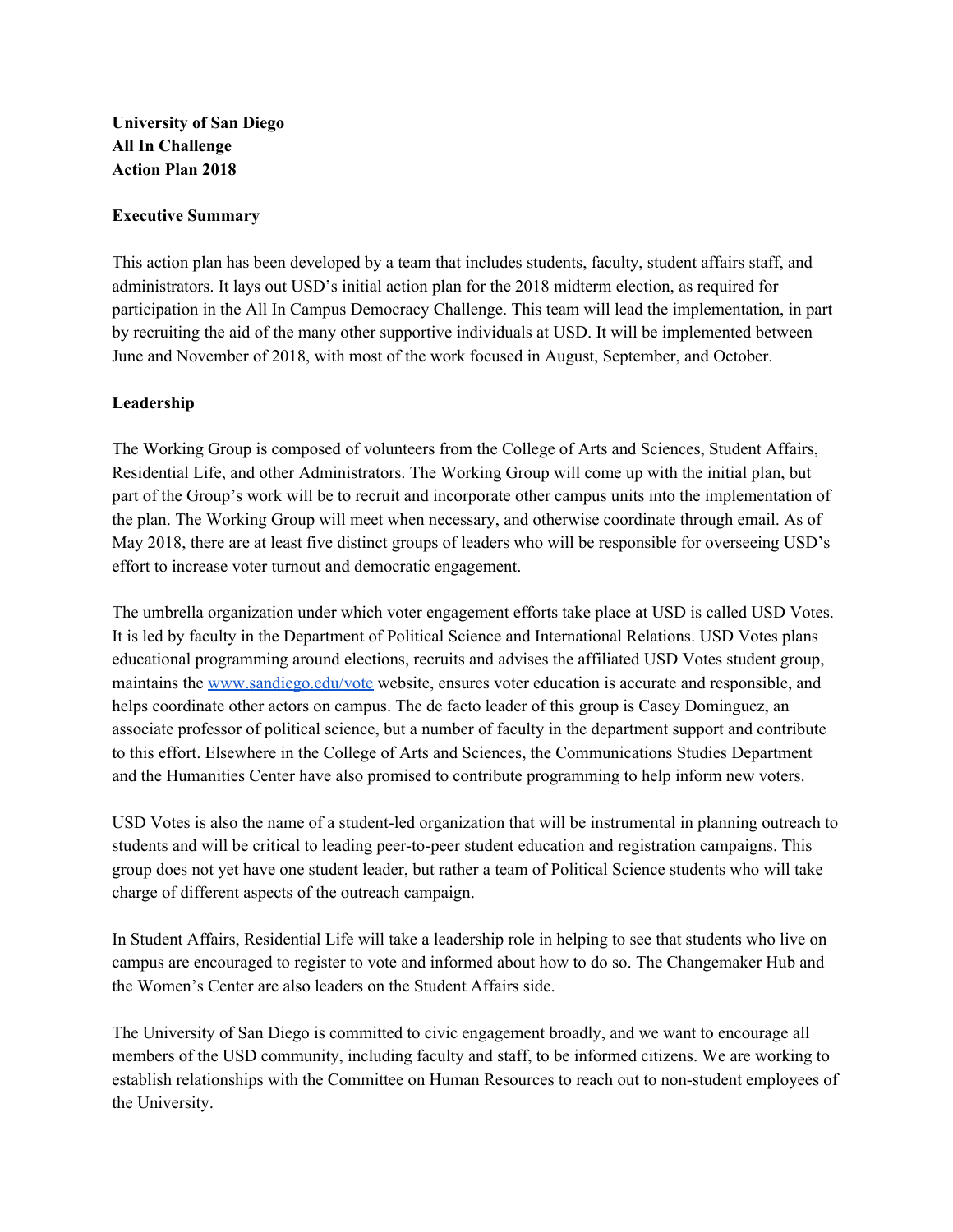Working Group membership: Casey Dominguez, Department of Political Science and International Relations Mike Williams, Director of the Changemaker Hub, Associate Professor, PS/IR Luke LaCroix, Residential Life Tyler Crisman, Residential Life Erin Lovette-Colyer, Women's Center Mandy Womack, Student Affairs Michelle Rohde, Human Resources

## **Commitment**

The University of San Diego's Catholic social mission, public purpose, and commitment to the liberal arts — to foster compassion, active citizenship and to fashion a more humane world — is conveyed in the attitudes, skills and knowledge fostered among its students through myriad curricular and extracurricular activities that range from community engagement and immersion to field-based courses to undergraduate research to social venture design. As one of a few campuses in the world that have earned both the Ashoka Changemaker Campus and the Carnegie Community Engagement Classification, USD has demonstrated a sustained and meaningful commitment to civic engagement over the last thirty years. Through the Changemaker Hub, the Mulvaney Center for Community, Awareness, and Social Action, and University Ministry, just to name a few, USD provides students with many co-curricular opportunities to engage on and off campus.

Building on our mission to "advancing academic excellence, expanding liberal and professional knowledge, creating a diverse and inclusive community and preparing leaders who are dedicated to ethical conduct and compassionate service," USD adopted a new strategic plan in 2016 - *Envisioning 2024* - which creates more opportunities for the campus to be involved with community and civic engagement. *Envisioning 2024* commits USD to dedicating its resources to addressing the world's most urgent challenges both on and off campus. The USD Votes initiative aligns with the mission and the new strategic vision of the campus.

In 2017, USD implemented its revised Core Curriculum that requires students to demonstrate how to integrate knowledge in order to address social, political, economic and environmental issues. Providing students with the opportunities to understand how political knowledge and civic responsibilities intersect with a variety of issues is one of the goals of the integration learning outcomes.

With our commitment ongoing commitments to changemaking, community engagement, and the liberal arts, as well as the revisions to our Core Curriculum, USD is dedicated to creating a culture that values democratic engagement.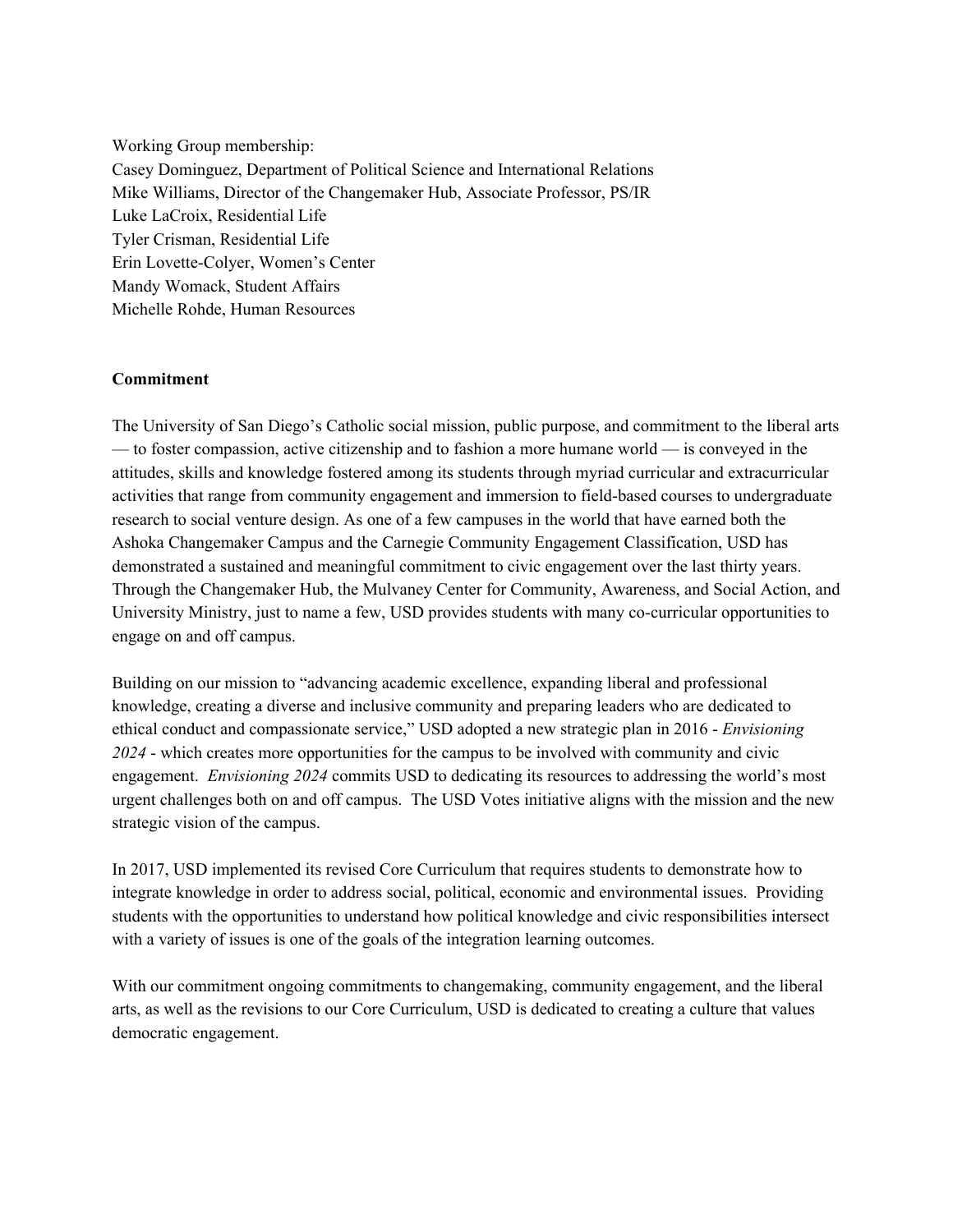## **Landscape**

*Current democratic engagement ef orts*: For many years, voter education efforts have been focused around elections and have included campus-wide parties on election nights and various informational panel discussions. In 2016, for the first time, there was a sustained effort to register and turn out voters. As we move forward, we hope to consider how to extend voter education through the electoral off-years.

*Voter Turnout in prior years*: USD participates in the National Study of Learning, Voting and Engagement, which analyzes voter turnout rates at campuses across the United States. Our NSLVE reports indicate that in the last two presidential elections, our voter turnout was slightly above average for all colleges, and in the last midterm election, our voter turnout was slightly below average. In 2016, USD for the first time mounted a coordinated voter registration campaign, which probably had a small effect on the increase in our voter turnout rate from 2012 to 2016. As is typical for voters nationwide, older students and graduate students vote at higher rates than younger and undergraduate students. A majority of our students vote by mail. Nearly 80% of our students registered, but only ⅔ of those voted in 2016. We will use this information as well as other information in our NSLVE report to inform and target our 2018 efforts.

*Curriculum and voting*: The Core Curriculum does not require students to specifically learn about American politics, history, or democratic political theory. It has a social justice focus in relation to the Catholic nature of the institution. Its goals are to teach critical thinking and expose students to different modes of inquiry. There is also an opportunity - through the integration learning outcomes - for students to understand and apply issues related to democratic engagement.

*Internal and external barriers to voting*: Our students mostly come to USD from out of the area. So there are a variety of logistical hurdles for our students to either navigate voting at home, or come up to speed about San Diego politics. Those facts increase the information we must be prepared to provide in support of their electoral engagement. Internally, our student culture has historically been apolitical. Changing that culture will be the biggest challenge.

*Resources available*: USD's faculty and staff are committed to civic engagement and are used to working with each other on co-curricular, student-focused efforts. If money and manpower are needed, they can probably be acquired.

*Resources needed*: There are four types of resources needed to increase voter turnout among USD students.

1.) Information. We need to be able to direct students to accurate information about how to register, how to vote, and how to inform themselves about the decisions they confront as voters. For students voting out of their home area, it may help to make them aware of deadlines for requesting and returning their ballots.

2.) Student volunteers. Students will be most engaged if information comes to them laterally through their peers than through a top-down campaign. That effort requires that many students be recruited into the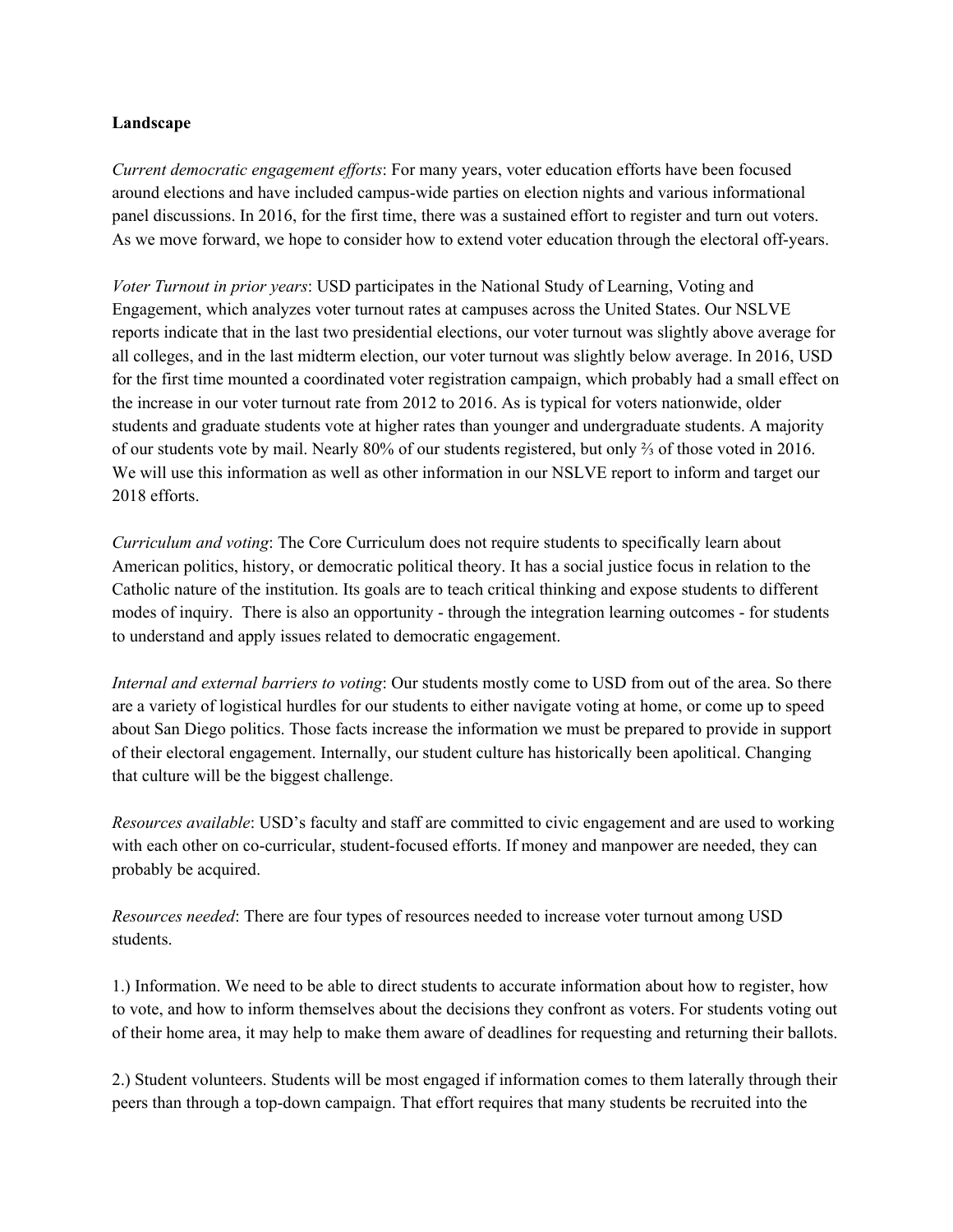USD Votes campaign and equipped with accurate information and mobilizing messages that they can share.

3.) Various types of financial resources. Money for pizza, stickers, balloons and flyers will be needed to supplement the broader campaign as we go along.

4.) Staff and administration support. We will need permission to engage in various parts of the campaign--to be part of the move-in weekend activities, to speak to classes, to send bulk emails, to reach students through official channels.

## **Strategy**

The Working Group as currently composed cannot set institutional goals beyond voter turnout and education in this election cycle. Promoting active and informed citizenship more broadly should of course be important to USD, curricular and other strategic decisions about student outcomes need to be made at a higher level.

The short-term goal of this campaign is to focus on voter turnout and electoral engagement. In 2018, we hope to get voter turnout over the 20% mark, and in each subsequent election over the next decade, to increase student voter turnout incrementally. Through plans like this one, we hope to develop institutional mechanisms for keeping students registered to vote and helping to keep them engaged and thinking about their responsibilities as democratic citizens. The easy part of this effort, in some respects, is preparing to physically help students register. The harder part is to change the institutional norms and culture so that students do this with less institutional prodding.

## *Planned activities: Fall 2018*

*Note: While we are actively planning the following events and activities, the information below is subject to change. Final plans will be worked out over the summer of 2018.*

## **Registering new students**

| Ole weekend |                                                                                                                                                                                                                                                                                                              |
|-------------|--------------------------------------------------------------------------------------------------------------------------------------------------------------------------------------------------------------------------------------------------------------------------------------------------------------|
| Who:        | USD Student volunteers, others                                                                                                                                                                                                                                                                               |
|             | What: Inform students that they have a series of decisions to make about voting and<br>point them to resources to help them do so; possibly actually tabling and<br>registering voters                                                                                                                       |
|             | When: Move-in weekend                                                                                                                                                                                                                                                                                        |
| Where: TBA  |                                                                                                                                                                                                                                                                                                              |
| Why:        | Best practices indicate that this is a time when students are a captive audience<br>and it is a great time to get them registered. (USD students also report that this<br>period is an overwhelming flood of information, so we have to figure out how<br>best to fit voter registration into this picture.) |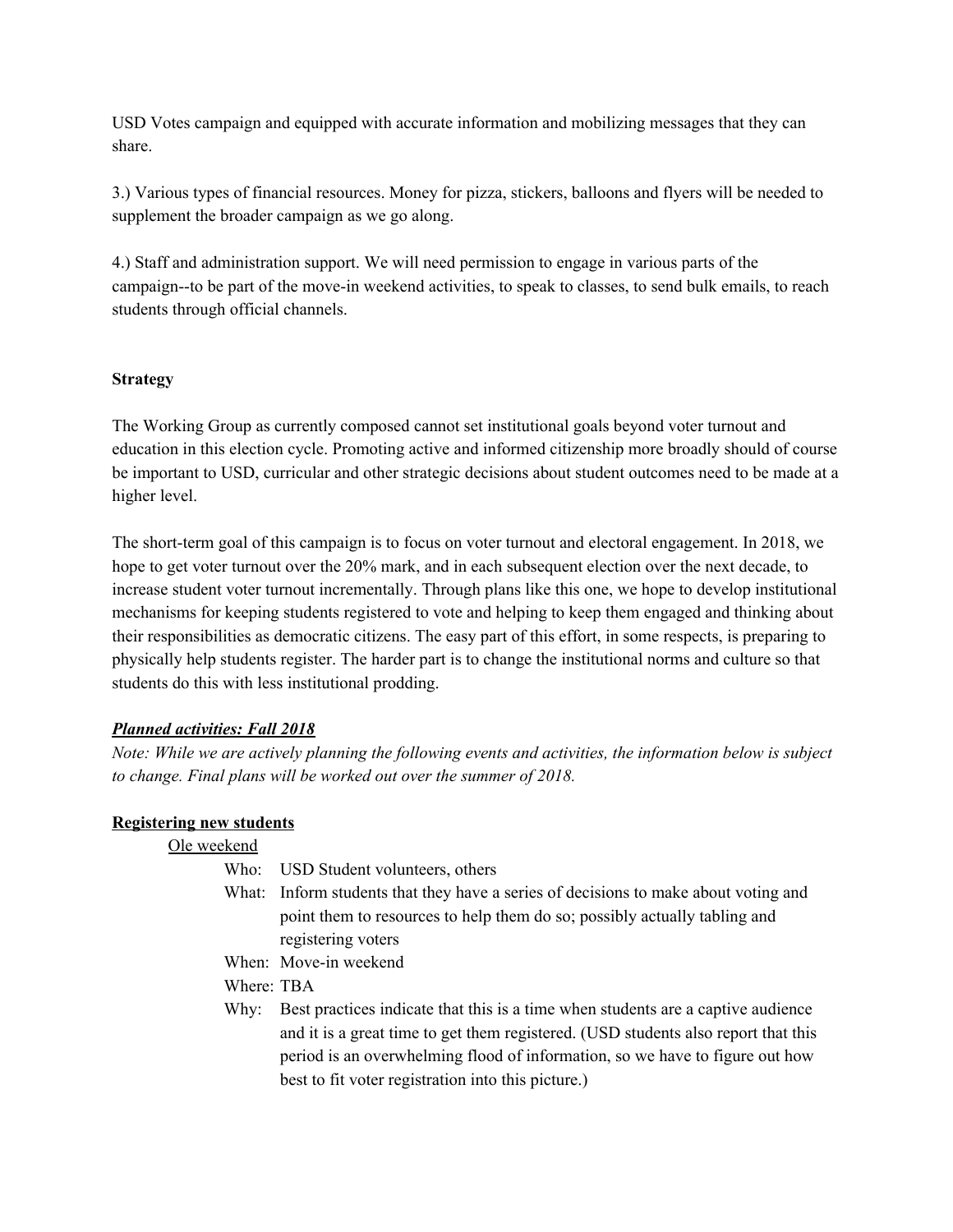### Targeting out of state students

- Who: USD Votes Student Group, with Admissions
- What: The student USD Votes group will be working this summer to compile information to have on hand about each state's voter registration and absentee ballot rules. They will make state-specific flyers to have on hand in fall. They will work with out of state student "ambassadors" to provide out of state students with information specific to their home state.
- When: July-August
- Where: Move-in weekend out-of-state-students' ice cream socials; ongoing ambassador contacts in September
- Why: Students who are new to California face special obstacles to deciding where to Cast a vote. Out of state students who want to vote absentee need specialized information to do so, and help managing deadlines for getting ballots returned to their home state. We can help them reach a decision about which state to vote in and how to vote at home.

## Ole Weekend events--bbqs and social events

- Who: USD Votes student volunteers
- What: Tabling to register voters; announcements about initiative
- When: Campus bbq on last day of move-in weekend; Dive Into Changemaking events; LGBTQ+ & Allies Social

Where: TBA

Why: A mostly captive audience, potentially a great opportunity to register voters and/or get student volunteers for USD Votes

## LLC competitions after school begins?

- Who: LLC Community Directors/Resident Assistants/LLC faculty/Scholastic Assistants
- What: USD has five living-learning communities for first year students, plus one for transfer students. They are composed of students who live in the same area and who take classes that touch on a theme. If logistics can be worked out, a competition among the LLCs to register the most voters could be a great motivator for voter registration.
- When: Logistics need to be worked out in summer; implementation in September
- Where: Residence Halls/classes
- Why: To create a culture of engaged citizenship and develop the habit of voting; to register first year students

## LLC events?

- Who: USD Votes student volunteers; potentially Scholastic Assistants; potentially faculty in the LLCs
- What: Set up voter registration tables at LLC parties/social events
- When: October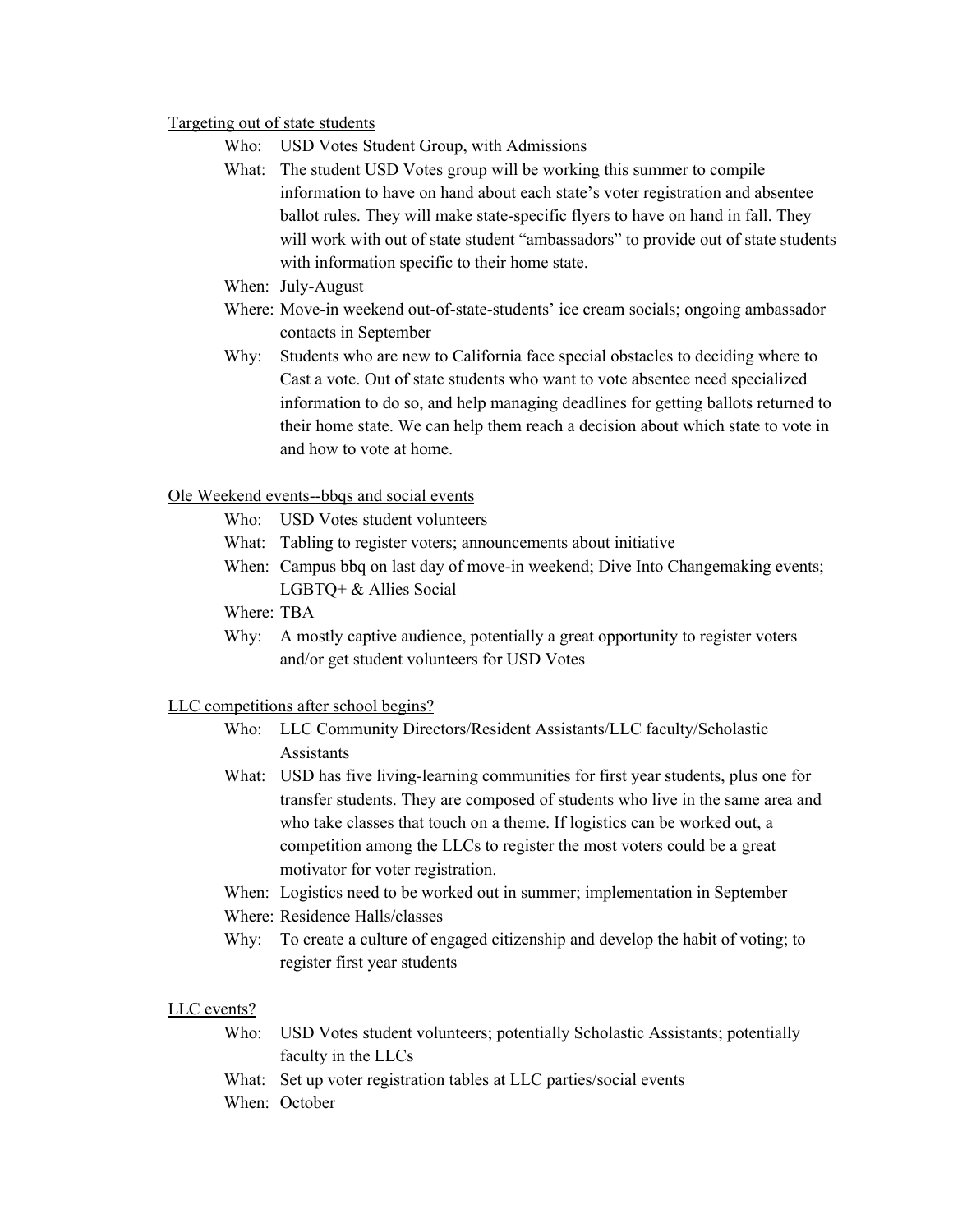Where: Various locations

Why: Living Learning Communities are students' home communities in their first year on campus. These events are places where large groups of students gather and where social pressure to register and vote might be applied.

#### **Registering (and re-registering) returning students**

Because returning students have very different paths through campus and interactions with campus units, reaching these returning students will require broad, student-centered outreach.

#### Alcala Bazaar and on-campus volunteer tabling

- Who: USD Votes Student group
- What: Arrange for USD Votes to be incorporated as a student group under the AS umbrella, to get USD Votes some tabling space at the Alcala Bazaar, and to schedule tabling events in front of the UC on a regular basis in the fall.
- When: August-September
- Where: Central campus locations
- Why: To be a visible campus presence, to recruit volunteers, and to register voters.

### On campus sophomore and upper division residence life

- Who: Residential life staff/RAs/USD Votes student volunteers
- What: Discussions and programming on Torero Tuesdays and other events informing students about voting with accurate information and help specific to each student's voting situation
- When: September
- Where: Upper division and sophomore residence halls
- Why: To develop peer social norms and positive messages about voting, and to spread accurate information about voting, and to facilitate registering to vote

### Student-led groups including those associated with the UFMC

- Who: USD Votes volunteers
- What: Will reach out to each student group on campus (especially groups of which our volunteers are members) and offer to make a presentation about why and how members of that group should register to vote
- When: September
- Where: various locations
- Why: To develop peer social norms and positive messages about voting, and to spread accurate information about voting, and to facilitate registering to vote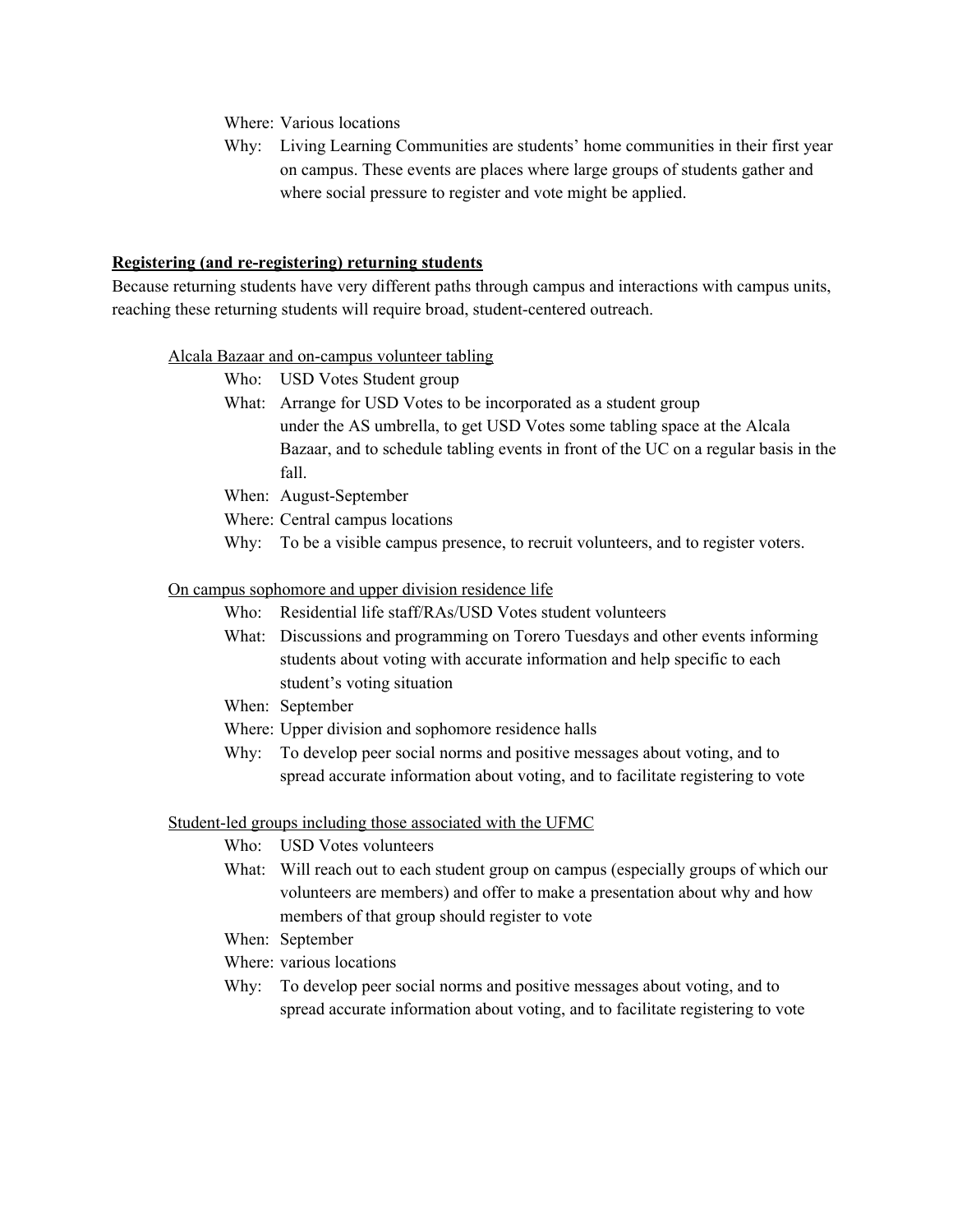#### Departments, classes, and majors

- Who: Political Science faculty will compose emails and flyers specific to each department and academic unit. USD Votes student group will coordinate student visits to classes upon faculty request.
- What: Target NSLVE information to departments and areas. Create emails and flyers informing faculty what they can do to encourage their students to register and vote. Faculty in each school can be provided with an informational email at the start of the fall semester telling them about the All In Challenge and what they can do do inform their students. Department chairs in the college can also be encouraged to include specific voter mobilization messages in the mass emails that go out to their majors.
- When: August, before the semester begins.
- Where: Email, faculty-to-faculty outreach
- Why: Students listen to personal appeals from their professors, and often identify and socialize with others in their major. Creating department-specific messages might encourage some students to register that are not otherwise active in campus groups.

### Commuter students

- Who: Student USD Votes group
- What: Create a display for commuter student lounge about voting in San Diego county
- When: Early September
- Where: Commuter student lounge
- Why: To inform students who live in the area how they can register and vote.

#### Sports teams

- Who: USD Votes student group
- What: Reach out to coaches and team members in athletics to try to register whole teams
- When: September
- Where: On campus
- Why: Athletes spend a lot of time together and might be able to be registered as a group. They are also sometimes seen as student leaders and their engagement might spread to other students that way.

#### Greek life

- Who: Members of USD Votes student group
- What: Reach out to Greek life student leadership, try to encourage competition among fraternities and sororities to register the most voters
- When: September 2018
- Where: various
- Why: To develop peer social norms and positive messages about voting, and to spread accurate information about voting, and to facilitate registering to vote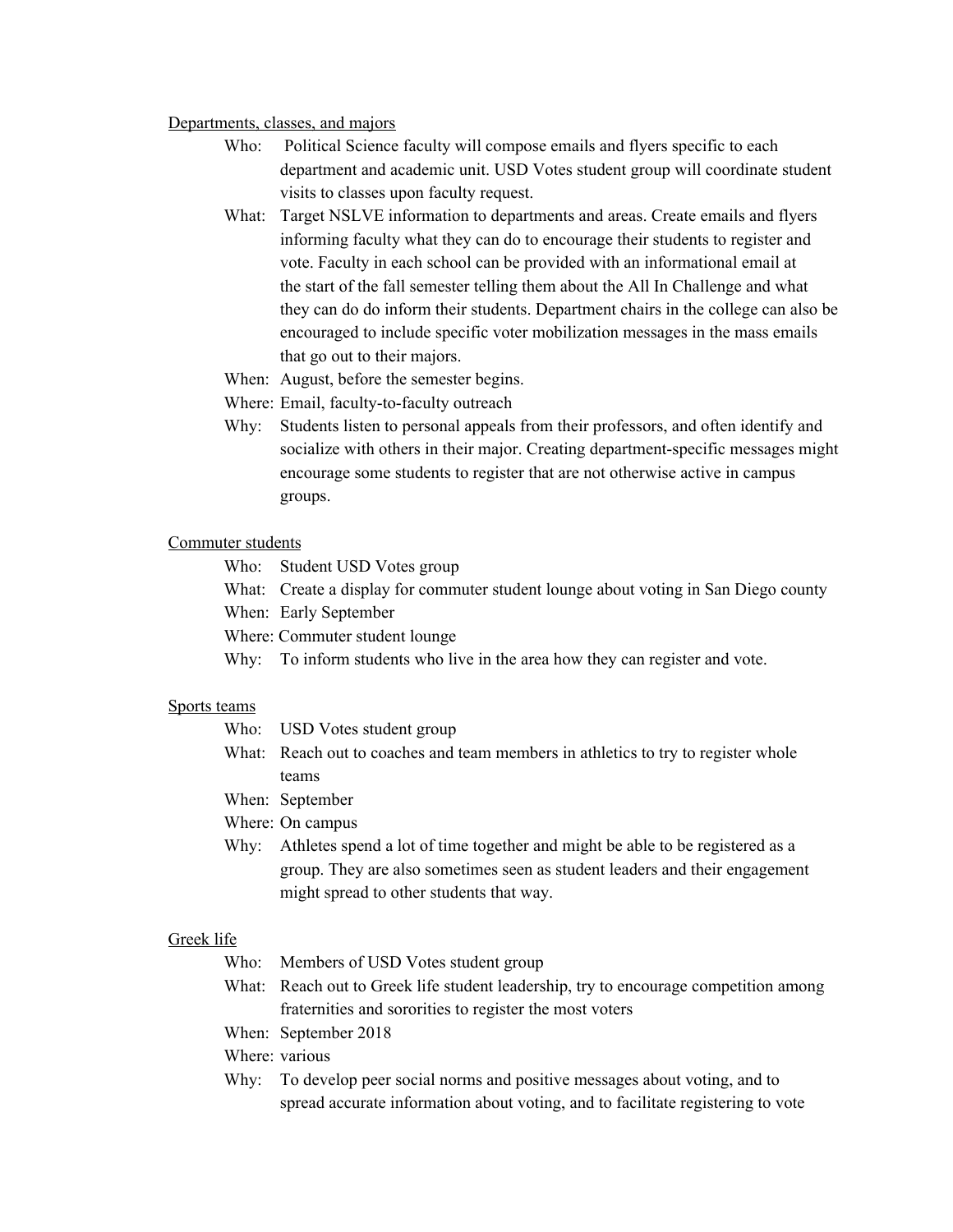## Student-led, major-specific clubs / honors societies / fraternities

- Who: Members of the USD Votes student group
- What: Will reach out to each student group on campus (especially groups of which our volunteers are members) and offer to make a presentation about why and how members of that group should register to vote
- When: September
- Where: various group meetings
- Why: To develop peer social norms and positive messages about voting, and to spread accurate information about voting, and to facilitate registering to vote

#### **Informing new voters**

### Events on campus: National Voter Registration Day, Election Night Party

- Who: Faculty associated with the Department of Political Science and International Relations and faculty and students associated with the Humanities Center
- What: To celebrate voting with games, food, and other fun activities
- When: September 25, November 6
- Where: On campus, still in the planning stages
- Why: To create a fun community experience around elections.

#### Events on campus: Humanities Center events

- Who: Faculty in the college, organized by the Humanities Center
- What: A series of discussions about why and how to vote
- When: September-October
- Where: The Humanities Center
- Why: To inform USD students about how to cast an informed vote and why to do so

#### Events on campus: Politifest

- Who: The Voice of San Diego and the College of Arts and Sciences
- What: A half-day festival of panel discussions and speakers about local and state issues When: October 6
- 
- Where: Shiley theater, KIPJ
- Why: To inform members of the San Diego community including students at USD

#### Events on campus: Changemaker Hub events

Who: Faculty and students, organized by Changemaker Hub What: A series of discussions about why and how to vote When: September-October Where: Changemaker Hub Why: To inform USD students about how to cast an informed vote and why to do so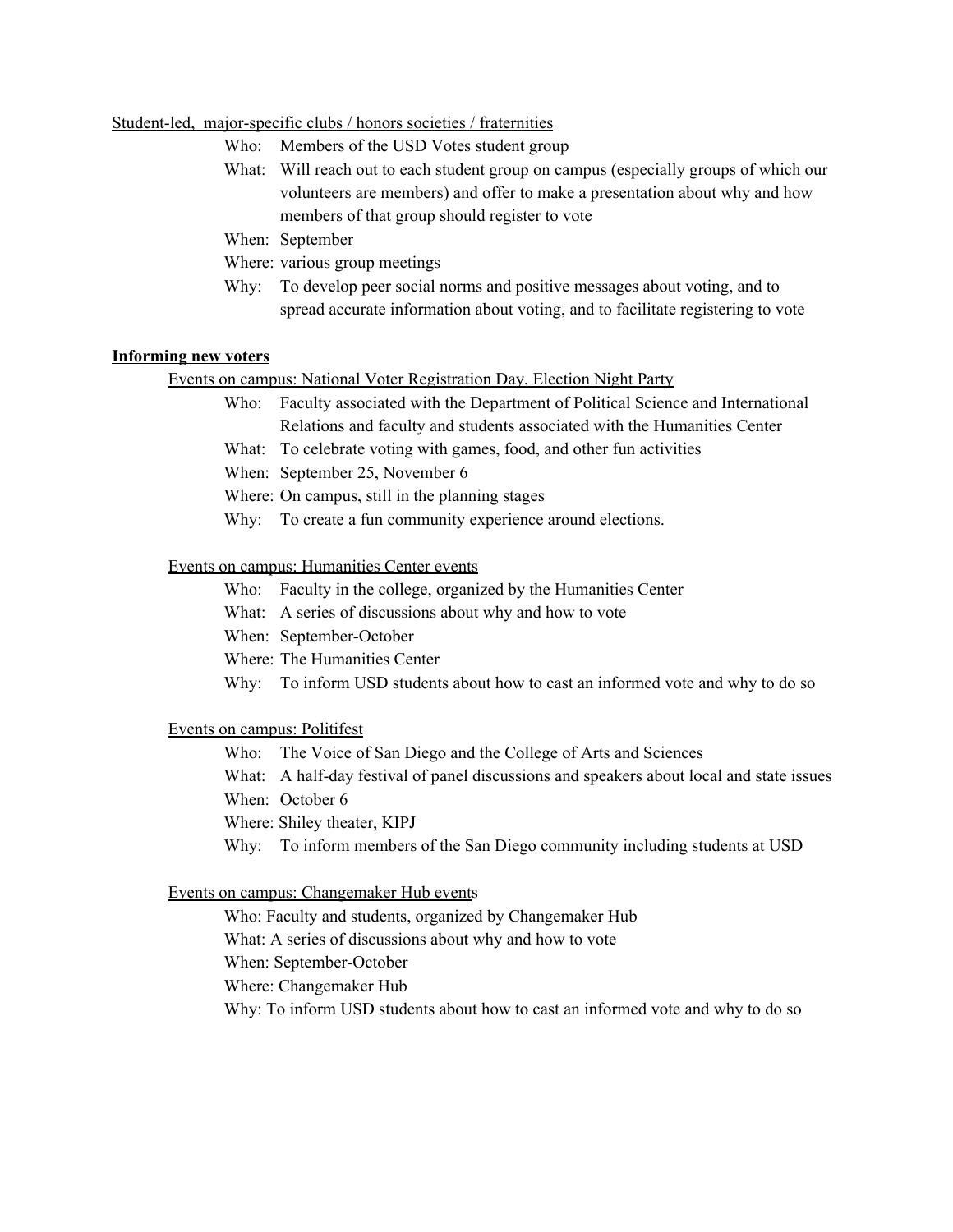### **Turning out on-campus students**

- Who: USD Votes students and Residential Life staff
- What: Specifically inform students HOW to actually cast their ballot in person on campus, and also how to cast an absentee ballot, including deadlines for mail in votes in their own state specifically.
- When: Late October
- Where: Residence halls
- Why: Our voter registration rate is much higher than our voter turnout rate, and most students vote by mail, many out of state. At a very busy time in the semester, students need extra reminders to cast their vote

## **Turning out off-campus students**

- Who: USD Votes students, Political Science faculty with help from administration
- What: Campus-wide advertising on screens, by email, and with on-campus signage
- When: Mid-late October
- Where: all over campus and digital campaign
- Why: To remind students that now that they are actually registered, they need to spend a couple of hours (be honest about the time commitment!) deciding how to vote and actually voting

## **Creating a norm of civic and voter participation**

### Branding

- Who: Everyone
- What: Use the USD Votes Logo and report events to Dr. Dominguez for posting on the USD Votes webpage so that there is an omnipresent message that "USD Votes"
- When: Throughout the campaign
- Where: Everywhere
- Why: Coherent and consistent messaging.

## Digital awareness campaign

- Who: Political Science faculty and others
- What: Put voter registration button on the main student portal; do a campus email blast
- When: The month before the CA registration deadline
- Where: Online
- Why: To promote general awareness, signal campus support, and give students the very easiest link to voter registration in California.

## Social media

- Who: USD Votes student team
- What: Manage Instagram, Snapchat, Facebook, Twitter, and other accounts to spread Social media package (Profile pic/Banner/Instagram) with civic engagement information and voter registration information on webpages and social media feeds used by students.